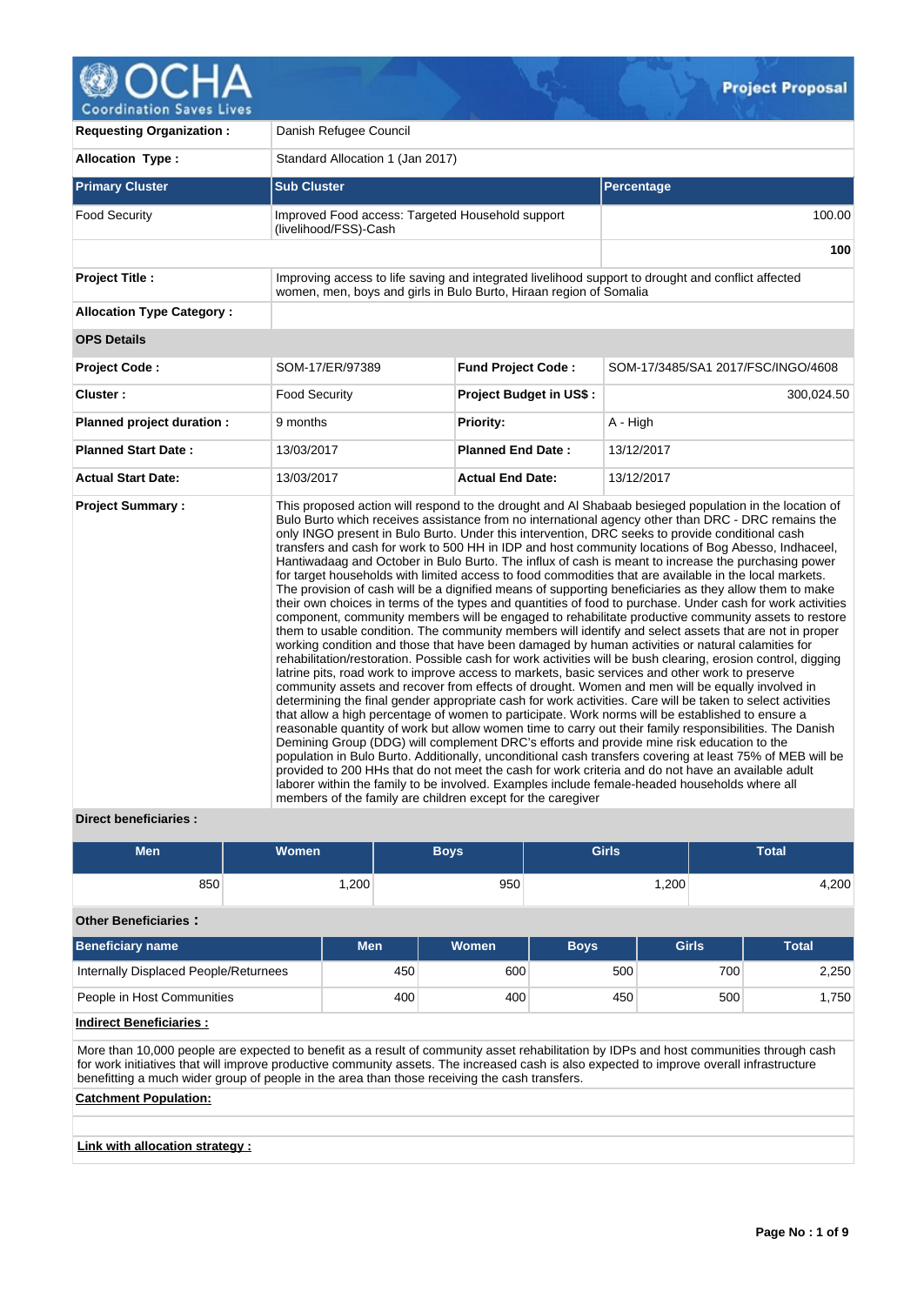The proposed project will contribute to saving lives and provision of integrated support to the affected community members (women, girls, boys and men) who are most vulnerable among IDPs and host communities in Bulo Burto. This is in accordance with the Food Security Cluster objective 1 of addressing the increasing level of acute food insecurity among IDPs in line with the strategic objectives of the HRP and food security cluster plan; and objective 2 of contributing to the envisaged integrated response to improve the quality of life of IDPs by reducing the effects of cumulative impact of protracted crises. Further the response is in accordance with the DRC strategic objective of saving lives/acute crisis and enhancing resilience.

#### **Sub-Grants to Implementing Partners :**

| <b>Partner Name</b>                                   | <b>Partner Type</b> | <b>Budget in US\$</b>       |  |
|-------------------------------------------------------|---------------------|-----------------------------|--|
|                                                       |                     |                             |  |
|                                                       |                     |                             |  |
|                                                       |                     |                             |  |
| Other funding secured for the same project (to date): |                     |                             |  |
|                                                       |                     |                             |  |
| <b>Other Funding Source</b>                           |                     | <b>Other Funding Amount</b> |  |

### **Organization focal point :**

| <b>Name</b>    | Title            | <b>Email</b>             | <b>IPhone</b> |
|----------------|------------------|--------------------------|---------------|
| Simon Nzioka   | Counrty director | s.nziokah@drcsomalia.org | +252615195941 |
| Suleiman Ahmed | FSL-Manager      | s.ahmed@drcsomalia.org   | +254722304821 |

## **BACKGROUND**

#### **1. Humanitarian context analysis**

Acute humanitarian needs persist in Somalia and basic social indicators remain among the lowest in the world. According to figures available from UNOCHA, the number of people in need of humanitarian assistance has reached 5 million, more than 40 per cent of the population. Over 1.1 million people are internally displaced, the majority of those affected are women and children. Climatic shocks exacerbated by the El Niño phenomena, continued insecurity and armed conflict, recurrent human rights violations, political instability and major gaps in development programming continue to contribute to high levels of protracted humanitarian needs in Somalia. Acute food insecurity and malnutrition rates remain prevalent, most notably in urban areas. Disease outbreaks re-occur due to poor health infrastructure and a lack of clean and safe water, sanitation and hygiene. Poor basic service delivery also weakens the coping capacity of millions of vulnerable Somalis.

As the performance of the 2016 Deyr (October – December) rains have not even met the expectation to be below normal to near normal, low water availability and agricultural production in most areas with poor rainfall has further negatively impacted humanitarian needs. In tandem with ongoing drought and seasonal flooding expected later in the year, the multi-faceted crisis is expected to deepen in 2017. FSNAU is reporting that following a poor April to June 2016 Gu season and failed October to December 2016 Deyr season, food security has deteriorated significantly across Somalia, with an increasing number of people facing Crisis (IPC Phase 3, such as in Hiraan) and Emergency (IPC Phase 4) acute food insecurity, and in need of emergency food assistance. Food security is expected to further deteriorate over the coming months with improvements not expected until May/June in pastoral areas and June/July in agropastoral areas, at the earliest. If the 2017 Gu season is also poor, as currently forecast, the severity and magnitude of food insecurity will be even larger than currently anticipated. In a worst-case scenario where the 2017 Gu season performs very poorly, purchasing power declines to levels seen in 2010/11, and humanitarian assistance is unable to reach populations in need, Famine (IPC Phase 5) would be expected. According to UNOCHA as of January 2017 livestock prices have declined in Hiraan, resulting in low purchasing power of most families. An estimated 180,000 people in Hiraan are at risk of starvation due to food insecurity and key challenges include drought, water scarcity, lack of education and healthcare facilities. The most affected areas are locations in Bulo Burto, Jalalaqsi and Belet Weyne, all of which have received no rainfall in the past two seasons. If the present trend continues, thousands of lives and livestock in Bulo Burto and Hiraan are at risk of imminent starvation. In addition to these alarming conditions, people in Hiraan also continue to be affected by inter-clan fighting that has led to 6,000 people becoming newly displaced in recent months.

### **2. Needs assessment**

The integrated emergency response assessment undertaken by DRC Somalia in December 2016 and January 2017 revealed high needs in all regions, including Hiraan. Long-standing conflicts involving clan and Al Shabaab, drought and floods have disrupted livelihoods, and food security coping mechanisms, with repeated failure of crops, diminishing water resources and water quality, depleted livestock, rising food prices and deteriorating purchasing power in Bulo Burto. Households are reportedly relying on a meagre \$2 per day in the current drought environment, severely affecting their ability to access basic services. A minimum standard of 3 meals a day generally indicates that there is a high likelihood that 2,100 kcal/day (as recommended by Sphere standards) can be met by the households. Across the districts surveyed, including in Hiraan, most of the households consumed less than 3 meals a day and the challenge to access food seemed to be common among all the groups studied. Most of these households engaged in casual labour which was unpredictable and unsustainable coping mechanism. It was not a reliable source of income since one has to depend on 'luck' to get a casual labour, as reported by those interviewed for the assessment and the pay is 'low' and insufficient to adequately take care of their families

#### **3. Description Of Beneficiaries**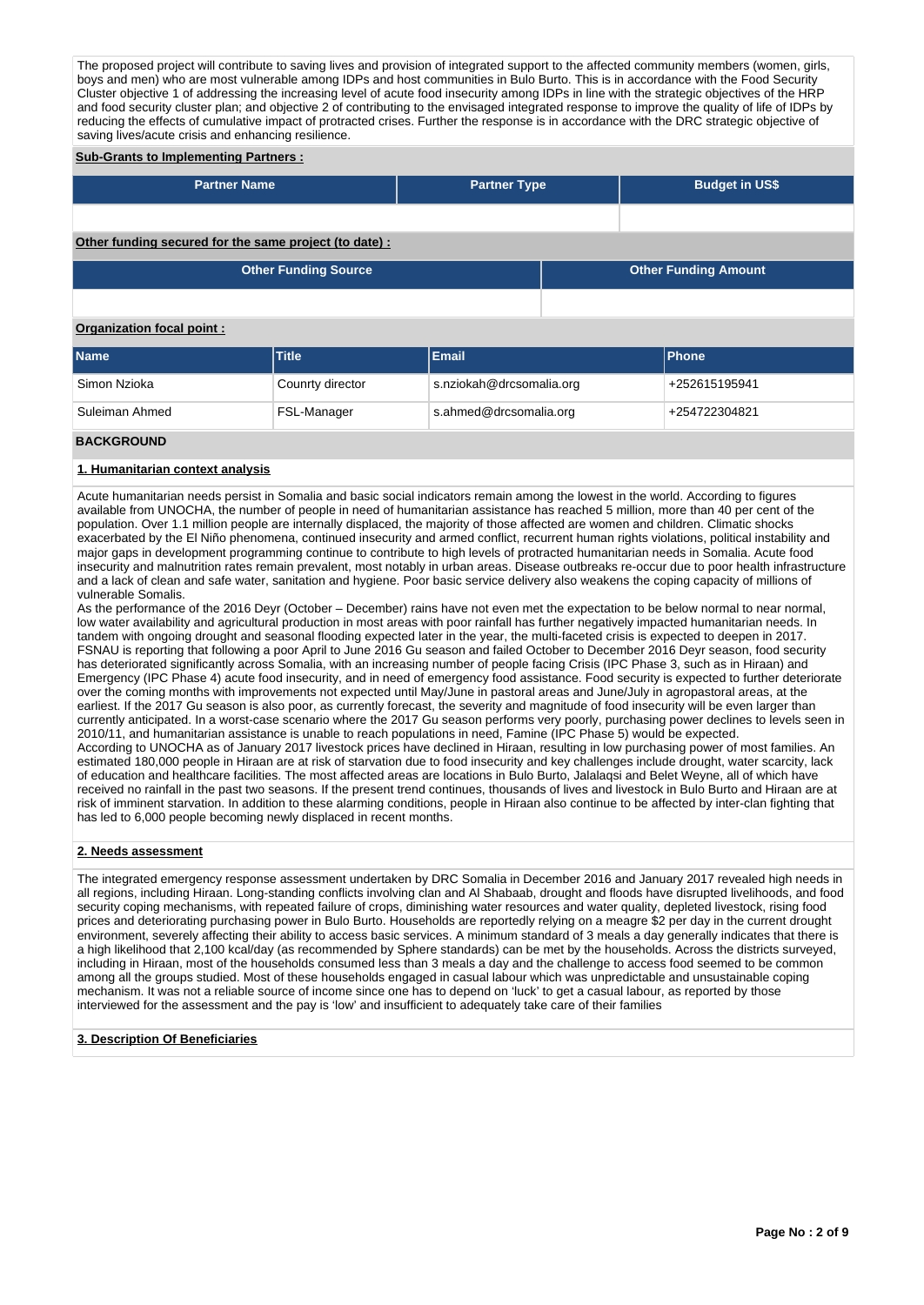DRC will target food insecure beneficiaries - women, girls, men and boys among Bulo Burto IDPs. A smaller proportion of vulnerable people in host community will also be supported, in accordance with 'do no harm' principles. The main criterion will be based on the FSC cluster strategy of targeting of the most vulnerable, especially women and child headed families and, acutely malnourished children. The project will also target households where the primary beneficiary is lacking capacity to afford 3 daily meals, water and service levels putting the health and nutritional status of people at risk. The target region is Bulo Burto which is currently experiencing severe food insecurity. DRC has comprehensive beneficiary registration system/forms which captures details of household characteristics and vulnerability indexing. The proposed activities will be integrated with other DRC interventions and will focus on cash for work and cash relief. To avoid conflict and delays, DRC will work with beneficiary households and existing beneficiary committees in the IDP and host community settlements. The communities and their leaders will be involved at every stage of the project to ensure their maximum participation in the activities. Various standards, including SPHERE and relevant cluster standards will be adhered to during implementation. In addition, DRC will employ participatory approaches to ensure that allocations are based on agreed criteria and conducted in a transparent manner to avoid any unintended conflicts between beneficiaries and the larger community. All relevant stakeholders will be involved in implementation, monitoring and evaluation.

#### **4. Grant Request Justification**

This proposed activity is meant to respond to the most immediate needs of Al Shabaab besieged and drought-affected beneficiaries of Bulo Burto district in Hiraan regions with the overall objective of saving the lives of those identified as in severe and extreme situation of drought by providing cash for work and cash relief. This approach is in line with SHF strategy objective and saving life and integrated approach to interventions.

#### **5. Complementarity**

This grant will complement the DRC Integrated Emergency Response (IER) ECHO project and FFP project targeting drought affected IDPs, host populations and returnees in Bulo Burto. DRC will work with local district authorities and communities at all stages of the program design, implementation and evaluation. DRC will also coordinate with the Food Security Cluster and other relevant coordination mechanisms to avoid duplication. To address protection issues inherent in implementing CFW activities in Somalia, at no cost, DRC will coordinate with the Danish Demining Group to provide mine risk education to beneficiaries before CFW commences.

## **LOGICAL FRAMEWORK**

#### **Overall project objective**

To improve immediate access to conditional and unconditional cash to vulnerable households for lifesaving and life sustaining integrated response among IDPs and host communities in Bulo Burto, Hiraan region of Somalia

| <b>Food Security</b>                                                                                                                                                                                                        |                                                 |                                 |  |  |  |  |  |  |  |  |  |
|-----------------------------------------------------------------------------------------------------------------------------------------------------------------------------------------------------------------------------|-------------------------------------------------|---------------------------------|--|--|--|--|--|--|--|--|--|
| <b>Cluster objectives</b>                                                                                                                                                                                                   | <b>Strategic Response Plan (SRP) objectives</b> | <b>Percentage of activities</b> |  |  |  |  |  |  |  |  |  |
| Improve household immediate access to food<br>through provision of unconditional transfer<br>depending on the severity of food insecurity<br>as per IPC classification, vulnerability and<br>seasonality of the livelihoods | Somalia HRP 2017                                | 100                             |  |  |  |  |  |  |  |  |  |

**Contribution to Cluster/Sector Objectives :** Improving access to essential needs and integrated sustainable livelihood support to drought and conflict affected women, men, boys and girls in Bulo Burto district, Hiraan region of Somalia

## **Outcome 1**

Access of 500 HH to conditional cash among vulnerable IDPs/Host community households in four locations in Bulo Burto for lifesaving and life sustaining integrated response. DRC will target 50% women in this activity.

## **Output 1.1**

## **Description**

500 vulnerable IDP and host community HHs improve their livelihoods through cash-for-work scheme in four locations in Bulo Burto.

#### **Assumptions & Risks**

Local markets continue to function despite drought and insecurity so funds can be used to purchase food items.

## **Activities**

# **Activity 1.1.1**

### **Standard Activity : Not Selected**

Provision of cash-for-work activities to 500 HH from IDP and host communities in Bulo Burto in 5 locations for period of 3 months to generate sufficient income for households while rehabilitating communal assets which include (desilting of dams, fencing of schools and water sources). This activities will be undertaken during the lean season (Jilal & Hagaa) DRC will target 50% female and 50% male participants.

### **Indicators**

|                 |                                                       |                                                                                                                                |            | <b>End cycle beneficiaries</b> |  |  |               |  |
|-----------------|-------------------------------------------------------|--------------------------------------------------------------------------------------------------------------------------------|------------|--------------------------------|--|--|---------------|--|
| Code            | <b>Cluster</b>                                        | <b>Indicator</b>                                                                                                               | <b>Men</b> | Women   Boys   Girls           |  |  | <b>Target</b> |  |
| Indicator 1.1.1 | <b>Food Security</b>                                  | Number of people that benefited from conditional<br>transfers to improve access to food and protection<br>of livelihood assets |            |                                |  |  | 500           |  |
|                 | Means of Varification - DDC Monthly report DDM Deport |                                                                                                                                |            |                                |  |  |               |  |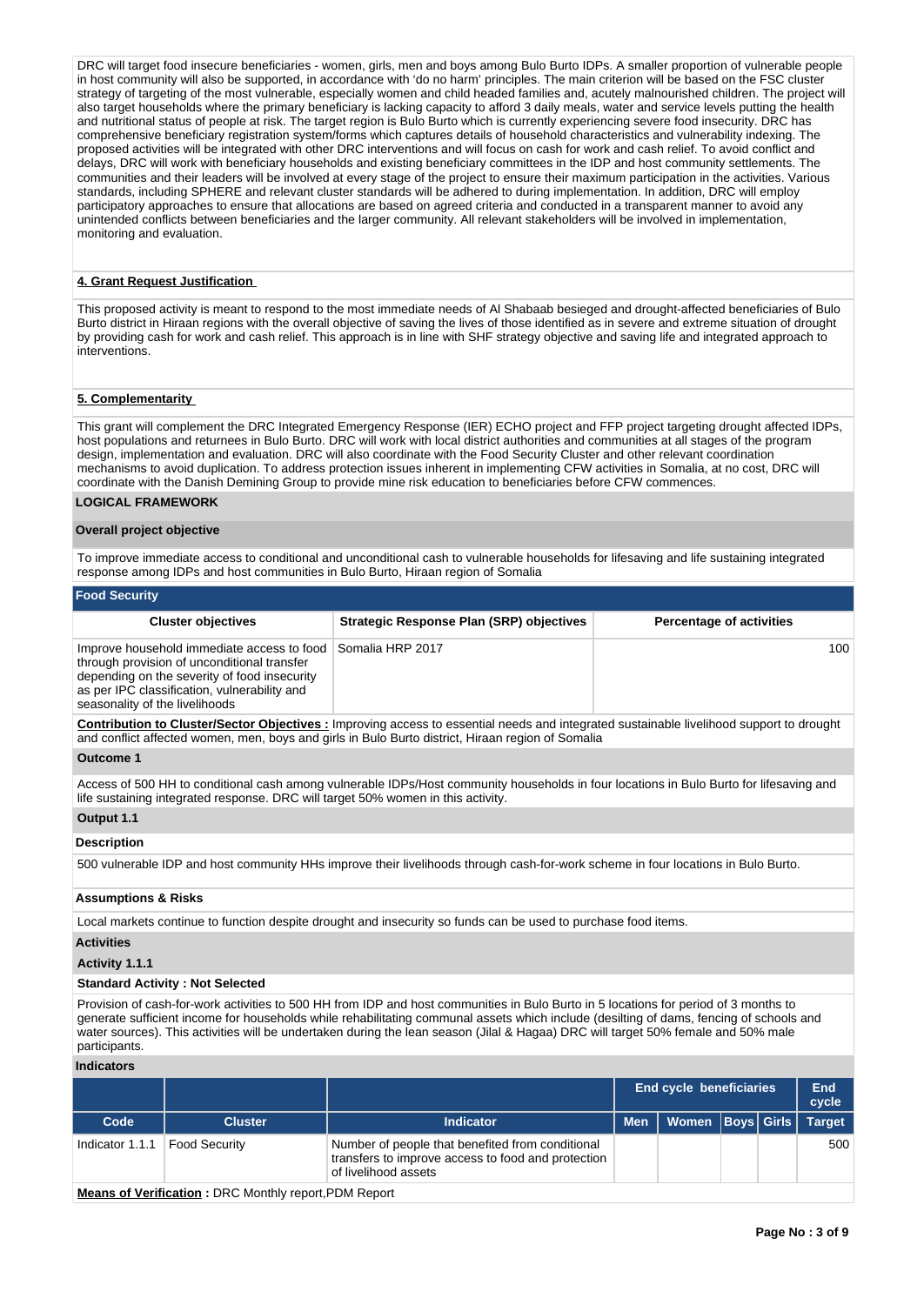| Indicator 1.1.2                | <b>Food Security</b>                                           | The amount of Money injected into economy<br>through cash for work intervetins                    |  |  | 500 |
|--------------------------------|----------------------------------------------------------------|---------------------------------------------------------------------------------------------------|--|--|-----|
|                                |                                                                |                                                                                                   |  |  |     |
|                                | <b>Means of Verification: PDM report, FSC Meeting feedback</b> |                                                                                                   |  |  |     |
| <b>Outcome 2</b>               |                                                                |                                                                                                   |  |  |     |
|                                |                                                                | Access of 200 extremely vulnerable HH to unconditional cash. DRC will target 70% women and girls. |  |  |     |
| Output 2.1                     |                                                                |                                                                                                   |  |  |     |
| <b>Description</b>             |                                                                |                                                                                                   |  |  |     |
|                                |                                                                | 200 vulnerable HH improve food security situation through unconditional cash.                     |  |  |     |
| <b>Assumptions &amp; Risks</b> |                                                                |                                                                                                   |  |  |     |
|                                |                                                                | Situation in the target area remains stable and programs can continue to be implemented.          |  |  |     |
| <b>Activities</b>              |                                                                |                                                                                                   |  |  |     |

**Activity 2.1.1** 

## **Standard Activity : Not Selected**

Provision of unconditional cash to 200 extremely vulnerable HH who are not supported through cash for work component of this project. Priority given to female-headed households and similar groups.

### **Indicators**

|                            |                                                                        |                                                                                                  | End cycle beneficiaries |              |  |                   | End<br>cycle  |
|----------------------------|------------------------------------------------------------------------|--------------------------------------------------------------------------------------------------|-------------------------|--------------|--|-------------------|---------------|
| Code                       | <b>Cluster</b>                                                         | <b>Indicator</b>                                                                                 | <b>Men</b>              | <b>Women</b> |  | <b>Boys Girls</b> | <b>Target</b> |
| Indicator 2.1.1            | <b>Food Security</b>                                                   | Number of people in crisis and IDPs receiving<br>unconditional support to improve access to food |                         |              |  |                   | 200           |
|                            | <b>Means of Verification:</b> Monthly report, market price, PDM Report |                                                                                                  |                         |              |  |                   |               |
| Indicator 2.1.2            | <b>Food Security</b>                                                   | Number of people receiving unconditional support<br>and are able 3 meals a day                   |                         |              |  |                   | 200           |
|                            | <b>Means of Verification:</b> Mothly report, price monitoring          |                                                                                                  |                         |              |  |                   |               |
| <b>Additional Targets:</b> |                                                                        |                                                                                                  |                         |              |  |                   |               |
|                            |                                                                        |                                                                                                  |                         |              |  |                   |               |

### **M & R**

## **Monitoring & Reporting plan**

DRC will develop monitoring and evaluation plan (MEP) which will outline outcomes, indicators, baseline, targets, activities, inputs, timelines and status of implementation. This will guide the implementation of the project in general and in particular will help the implementers to understand the required outcomes, objectives and outputs. A detailed master plan for the implementation with exhaustive responsibilities will be also developed to guide the timelines of implementation of the key activities. Pre and post distributions monitoring will be conducted after monthly cash distributions The project will be implemented by dedicated field staff who will based in Bulo Burto to ensure the daily implementation is run as per the master plan. Local authorities and cluster focal points and other stakeholders will play an important role in the monitoring of the project progress. In addition the government will make independent visits and monitoring and will be involved in the beneficiaries' selection. Success stories on different aspects of the project will be collected on a regular basis. Activity project monitoring will feed into the activity tracking table. Data collection in this regard will use standard story collection templates to track community's behavior change and other social attributes which the project contributed thus far, cameras will be used to capture pictures and video clips as part of evidence based monitoring. Progress will be measured on monthly basis by the field staff, verification of the reported outputs will be done by visiting randomly selected areas within all areas of intervention. Monitoring of the project activities will be cutting across all different beneficiaries such women, men, girls and boys. Beneficiaries' feedback and complaint handling system will be introduced as part of the rolling out of CHS approach, complaints will be registered through a mobile tool, a trend report will be compiled on complaints registered and response mechanism will be created to answer all concerns registered by beneficiaries in timely manner.

Quality of program delivery will be monitored intermittently by the different staff frequently including the Program Coordinators of the respective areas, Field Officers, and dedicated Monitoring and Evaluation staff. The FSL technical manager who is a specialist with vast experience in Somalia will be the first contact of this project to ensure the project quality and will undertake regular monitoring of the project targeted areas producing regular reports on the plans versus the achievements. A summary of all field monitoring activities done by the different officers will be reflected at the end project report.

DRC is flexible in terms of the reporting and will comply with the reporting timelines indicated in the contractual agreement. Regular updates will be also provided to the cluster secretariat and OCHA field offices. Project plans, achievements, target areas, GPS information will be reflected in the monthly 4 W Matrix throughout the project period.

## **Workplan**

| <b>Activitydescription</b>                                                                                                                                                                                                                                                                                                                                                                                                                                  | Year |  |  |   | 1   2   3   4   5   6   7   8   9  10  11  12 |                   |                         |              |  |
|-------------------------------------------------------------------------------------------------------------------------------------------------------------------------------------------------------------------------------------------------------------------------------------------------------------------------------------------------------------------------------------------------------------------------------------------------------------|------|--|--|---|-----------------------------------------------|-------------------|-------------------------|--------------|--|
| Activity 1.1.1: Provision of cash-for-work activities to 500 HH from IDP and host<br>communities in Bulo Burto in 5 locations for period of 3 months to generate<br>sufficient income for households while rehabilitating communal assets which<br>include (desilting of dams, fencing of schools and water sources). This activities<br>will be undertaken during the lean season (Jilal & Hagaa) DRC will target 50%<br>female and 50% male participants. | 2017 |  |  | X | $\mathsf{X}$                                  | $\times$ $\times$ | $\mathsf{I} \mathsf{X}$ | $\mathsf{X}$ |  |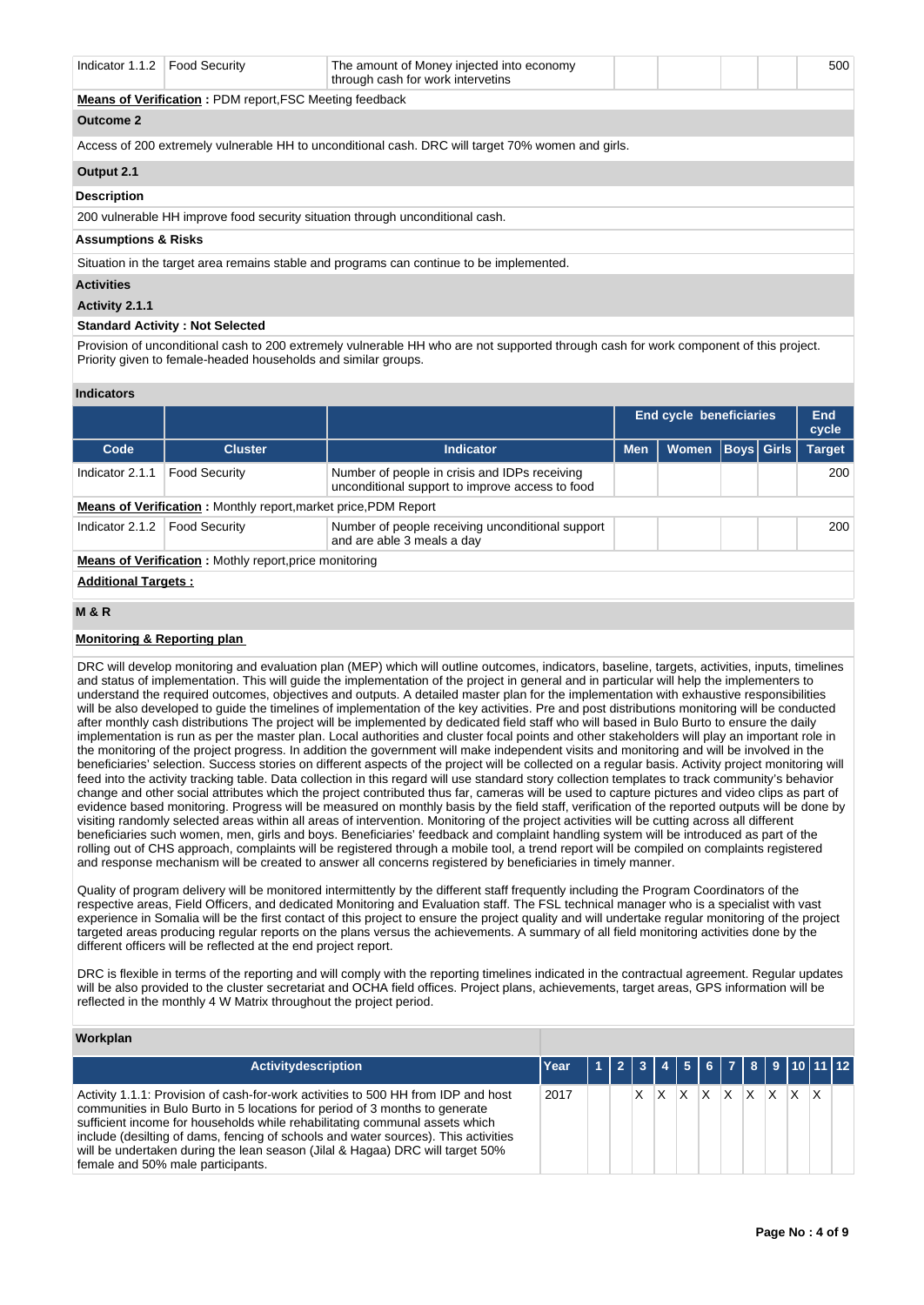| Activity 2.1.1: Provision of unconditional cash to 200 extremely vulnerable HH who<br>are not supported through cash for work component of this project. Priority given to<br>female-headed households and similar groups.                                                                                                                                                                                                                                                                                                                                                                                                                                                                                                                                                                                                                                                                                                                                                                                                                                                                                                                                                                                                                                                                                                                                             |                                                 | 2017 | X. |  |  | $ X $ $ X $ $ X $ $ X $ $ X $ |  | X |  |
|------------------------------------------------------------------------------------------------------------------------------------------------------------------------------------------------------------------------------------------------------------------------------------------------------------------------------------------------------------------------------------------------------------------------------------------------------------------------------------------------------------------------------------------------------------------------------------------------------------------------------------------------------------------------------------------------------------------------------------------------------------------------------------------------------------------------------------------------------------------------------------------------------------------------------------------------------------------------------------------------------------------------------------------------------------------------------------------------------------------------------------------------------------------------------------------------------------------------------------------------------------------------------------------------------------------------------------------------------------------------|-------------------------------------------------|------|----|--|--|-------------------------------|--|---|--|
| <b>OTHER INFO</b>                                                                                                                                                                                                                                                                                                                                                                                                                                                                                                                                                                                                                                                                                                                                                                                                                                                                                                                                                                                                                                                                                                                                                                                                                                                                                                                                                      |                                                 |      |    |  |  |                               |  |   |  |
| <b>Accountability to Affected Populations</b>                                                                                                                                                                                                                                                                                                                                                                                                                                                                                                                                                                                                                                                                                                                                                                                                                                                                                                                                                                                                                                                                                                                                                                                                                                                                                                                          |                                                 |      |    |  |  |                               |  |   |  |
| DRC recognizes the importance of beneficiaries' access to information for accountability and good governance and delivery of donor money<br>as required. DRC beneficiaries and other stakeholders have the right to raise complaints or provide compliments on all DRC programing,<br>such as project implementation, selection criteria, quality and quantity of services. DRC staff, partner organizations are trained on how to<br>report perceived incidents of corruption, abuse of power, discrimination, conflict of interest, fighting/violence and sexual abuse/harassment.<br>How the beneficiaries gives feedback:<br>- Direct message through the community committees who can then refer to DRC staff.<br>- By talking to DRC field staff who will refer complaints to the relevant person at DRC.<br>- Send an SMS to or call DRC for free on 332 (Telesom, Hormuud and Golis).<br>How DRC handles complaints<br>DRC handles complaints confidentially and impartially. When the complaint is received and registered via the 332 number or other means,<br>IMS Officer forwards to an appointed member of the management who will start an investigation. DRC strives to share a reply within 5<br>working days and provide an answer as soon as possible.                                                                                              |                                                 |      |    |  |  |                               |  |   |  |
| <b>Implementation Plan</b>                                                                                                                                                                                                                                                                                                                                                                                                                                                                                                                                                                                                                                                                                                                                                                                                                                                                                                                                                                                                                                                                                                                                                                                                                                                                                                                                             |                                                 |      |    |  |  |                               |  |   |  |
| DRC will use community based approach in its targeting. Women and men will be equally involved in deciding gender appropriate activities.<br>Proposed cash for work activities for 500 IDP and host families, will include bush clearing, erosion control, digging latrine pits, road work to<br>improve access to markets, basic services and other work to rehabilitate and preserve community assets. Beneficiaries will be selected from<br>the communities that will use these assets upon completion. All rehabilitation interventions will be selected based on community interest and<br>ability to contribute to the public benefit. Care will be taken to select activities that allow a high percentage of women to participate. Work<br>norms will be established to ensure a reasonable quantity of work but allow women time to carry out their family responsibilities.<br>Unconditional cash transfers covering at least 75% of MEB will be provided to 200 additional families that do not meet the cash for work<br>criteria and do not have an available adult laborer within the family to be involved. Examples include female-headed households and child<br>headed-households. Further, DRC's sister agency Danish Demining Group (DDG) will provide mine risk education to populations in Bulo<br>Burto to complement the intervention by DRC. |                                                 |      |    |  |  |                               |  |   |  |
| Coordination with other Organizations in project area                                                                                                                                                                                                                                                                                                                                                                                                                                                                                                                                                                                                                                                                                                                                                                                                                                                                                                                                                                                                                                                                                                                                                                                                                                                                                                                  |                                                 |      |    |  |  |                               |  |   |  |
|                                                                                                                                                                                                                                                                                                                                                                                                                                                                                                                                                                                                                                                                                                                                                                                                                                                                                                                                                                                                                                                                                                                                                                                                                                                                                                                                                                        |                                                 |      |    |  |  |                               |  |   |  |
| Name of the organization                                                                                                                                                                                                                                                                                                                                                                                                                                                                                                                                                                                                                                                                                                                                                                                                                                                                                                                                                                                                                                                                                                                                                                                                                                                                                                                                               | Areas/activities of collaboration and rationale |      |    |  |  |                               |  |   |  |
| <b>Food Security cluster</b>                                                                                                                                                                                                                                                                                                                                                                                                                                                                                                                                                                                                                                                                                                                                                                                                                                                                                                                                                                                                                                                                                                                                                                                                                                                                                                                                           | Monthly update, drought situation reports       |      |    |  |  |                               |  |   |  |
| <b>Environment Marker Of The Project</b>                                                                                                                                                                                                                                                                                                                                                                                                                                                                                                                                                                                                                                                                                                                                                                                                                                                                                                                                                                                                                                                                                                                                                                                                                                                                                                                               |                                                 |      |    |  |  |                               |  |   |  |
| A+: Neutral Impact on environment with mitigation or enhancement                                                                                                                                                                                                                                                                                                                                                                                                                                                                                                                                                                                                                                                                                                                                                                                                                                                                                                                                                                                                                                                                                                                                                                                                                                                                                                       |                                                 |      |    |  |  |                               |  |   |  |
| <b>Gender Marker Of The Project</b>                                                                                                                                                                                                                                                                                                                                                                                                                                                                                                                                                                                                                                                                                                                                                                                                                                                                                                                                                                                                                                                                                                                                                                                                                                                                                                                                    |                                                 |      |    |  |  |                               |  |   |  |
| 2a- The project is designed to contribute significantly to gender equality                                                                                                                                                                                                                                                                                                                                                                                                                                                                                                                                                                                                                                                                                                                                                                                                                                                                                                                                                                                                                                                                                                                                                                                                                                                                                             |                                                 |      |    |  |  |                               |  |   |  |
| <b>Justify Chosen Gender Marker Code</b>                                                                                                                                                                                                                                                                                                                                                                                                                                                                                                                                                                                                                                                                                                                                                                                                                                                                                                                                                                                                                                                                                                                                                                                                                                                                                                                               |                                                 |      |    |  |  |                               |  |   |  |
| The proposed project will strive for gender balance and promotion of gender equality. Consultations will be held in focus group discussions<br>with women, girls, boys and men to explain the project to them and hear their views about it in relation to issues such as selection of cash<br>for work activities appropriate for all groups. Such consultations are expected to give traditionally marginalized women and girls a sense of<br>ownership and empowerment. All interventions will be implemented so as not to exacerbate existing gender imbalances.                                                                                                                                                                                                                                                                                                                                                                                                                                                                                                                                                                                                                                                                                                                                                                                                   |                                                 |      |    |  |  |                               |  |   |  |
| <b>Protection Mainstreaming</b>                                                                                                                                                                                                                                                                                                                                                                                                                                                                                                                                                                                                                                                                                                                                                                                                                                                                                                                                                                                                                                                                                                                                                                                                                                                                                                                                        |                                                 |      |    |  |  |                               |  |   |  |
| Protection mainstreaming and do no harm principles form the backbone of DRC programs globally and are incorporated in emergency,<br>durable solutions and resilience programming. DRC works on the basis of the rights based approach with beneficiaries and its own staff.<br>DRC protection mainstreaming ensures that the protective impact of programming is maximized. Through the integration of protection<br>principles into all activities, the most vulnerable are targeted and their safety enhanced and dignity promoted. All efforts are taken to ensure<br>that discrimination, abuse, violence, neglect and exploitation are not perpetuated.                                                                                                                                                                                                                                                                                                                                                                                                                                                                                                                                                                                                                                                                                                           |                                                 |      |    |  |  |                               |  |   |  |
| <b>Country Specific Information</b>                                                                                                                                                                                                                                                                                                                                                                                                                                                                                                                                                                                                                                                                                                                                                                                                                                                                                                                                                                                                                                                                                                                                                                                                                                                                                                                                    |                                                 |      |    |  |  |                               |  |   |  |
| <b>Safety and Security</b>                                                                                                                                                                                                                                                                                                                                                                                                                                                                                                                                                                                                                                                                                                                                                                                                                                                                                                                                                                                                                                                                                                                                                                                                                                                                                                                                             |                                                 |      |    |  |  |                               |  |   |  |
| DRC worked in the area for long time and has skilled local staff with good knowledge of the area of implementation, DRC have good relation<br>and reputation with the community which increases acceptance. Continuous monitoring of travel security and minimization of unnecessary<br>movements, especially if threats are identified, will be applied. Dialogue with local authorities and information sharing on project activities<br>will be privileged.                                                                                                                                                                                                                                                                                                                                                                                                                                                                                                                                                                                                                                                                                                                                                                                                                                                                                                         |                                                 |      |    |  |  |                               |  |   |  |

DRC has been present in Somalia since 1997, most programming has focused on life-saving emergency actions, recovery, community development and resilience programming. Presently, DRC has 17 established hubs and sub offices in Somalia which are involved in multisectoral emergency, protection, resilience, community development and livelihoods programming.

DRC implemented different projects in Buloburte since the town is liberated from AS. In 2015 DRC has supported emergency response project in Bulaburte and similarly in 2016, 170 HH were supported on cash based responses funded by the ECHO to get access for food. Currently there ongoing cash programming supported FFP targeting IDPs and Host commodities affected by the drought and conflicts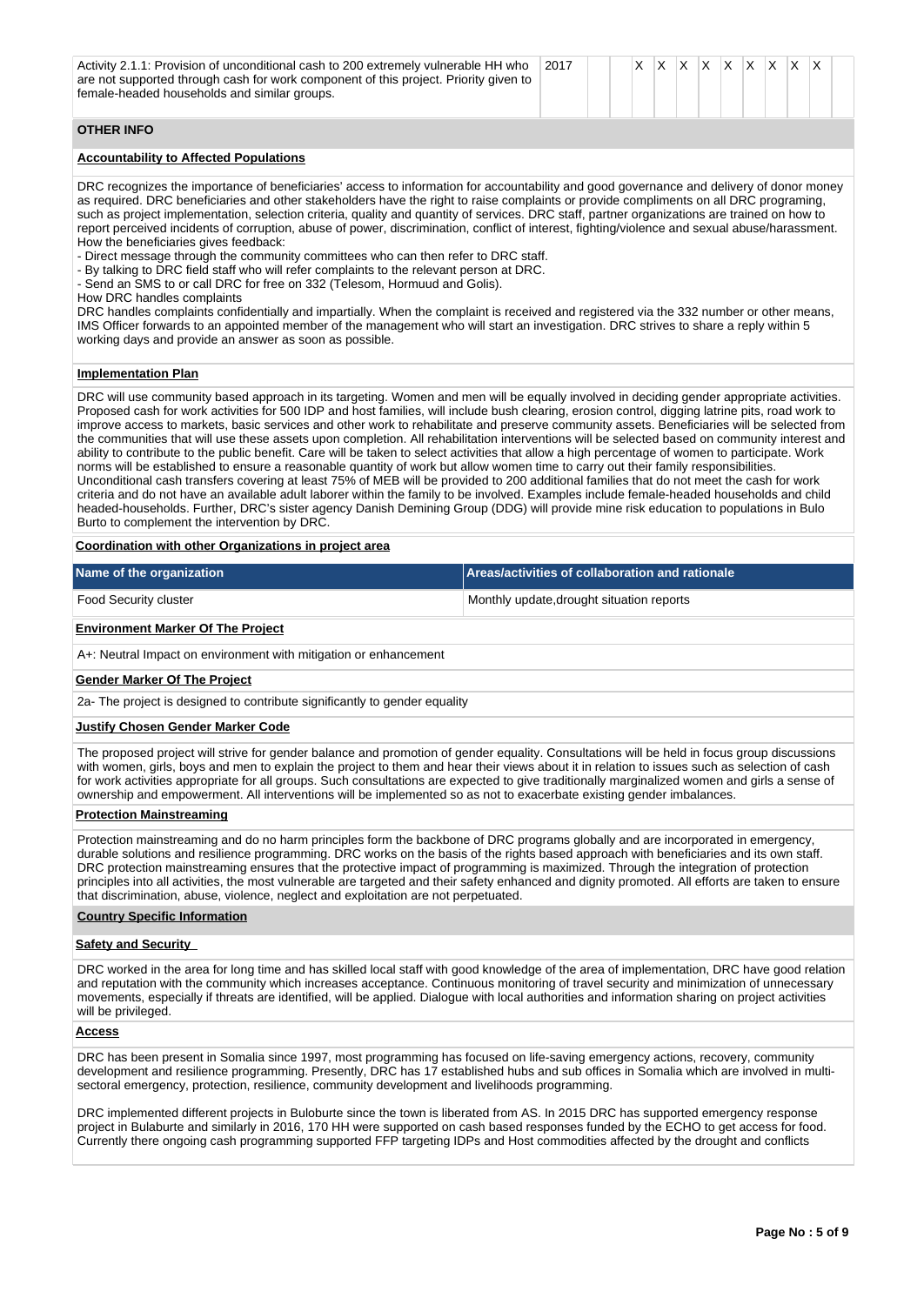# **BUDGET**

| Code | <b>Budget Line Description</b>                                                                                                                                                                                                                                                                                                                                                                                                                                                                                                                                                                                                                                                         |   | D / S   Quantity   Unit | cost                   | <b>Duration</b><br><b>Recurran</b><br>ce | $\frac{9}{6}$<br>charged<br>to CHF | <b>Total Cost</b> |
|------|----------------------------------------------------------------------------------------------------------------------------------------------------------------------------------------------------------------------------------------------------------------------------------------------------------------------------------------------------------------------------------------------------------------------------------------------------------------------------------------------------------------------------------------------------------------------------------------------------------------------------------------------------------------------------------------|---|-------------------------|------------------------|------------------------------------------|------------------------------------|-------------------|
|      | <b>Staff and Other Personnel Costs</b>                                                                                                                                                                                                                                                                                                                                                                                                                                                                                                                                                                                                                                                 |   |                         |                        |                                          |                                    |                   |
| 1.1  | Deputy Country Director(DCD)/Head of programme(10/%)                                                                                                                                                                                                                                                                                                                                                                                                                                                                                                                                                                                                                                   | S |                         | 1 9,075                | 9                                        | 10.00                              | 8,167.50          |
|      |                                                                                                                                                                                                                                                                                                                                                                                                                                                                                                                                                                                                                                                                                        |   |                         | .00                    |                                          |                                    |                   |
|      | The Deputy Country Director )is based in Mogadishu, She is the head of Danish Refugee Council (DRC Somalia Programs<br>including Livelihood. The incumbent will oversee and coordinate programmatic issues related to quality and delivery with a focus<br>on both program sector, integration and collaboration. The DCD is responsible for high quality and accountable programme<br>design and delivery. Total salary including benefits are \$9075 and SHF will contribute 10%. Balance will be contributed by DRC<br>and other donors                                                                                                                                             |   |                         |                        |                                          |                                    |                   |
| 1.2  | Head of Finance (5%)                                                                                                                                                                                                                                                                                                                                                                                                                                                                                                                                                                                                                                                                   | S |                         | $1 \mid 8,150$<br>.00  | 9                                        | 5.00                               | 3,667.50          |
|      | The Head of Finance is based in Hargeisa, Oversees the financial operations of DRC Somalia, including systems for cash flow<br>management, budgeting, consolidation of accounting information, internal controls, financial reporting, financial record-keeping<br>and compliance. Maintain banking relations and plan/monitor country cash flow requirements to ensure the smooth<br>implementation of the programs SHF contributes 5% of Basic Salary including Benefit. Balance will be contributed by DRC and<br>other donors                                                                                                                                                      |   |                         |                        |                                          |                                    |                   |
| 1.3  | Monitoring, Evaluation and Learning Manager (MEAL)                                                                                                                                                                                                                                                                                                                                                                                                                                                                                                                                                                                                                                     | S |                         | $1 \mid 7,200$<br>.00  | 9                                        | 8.00                               | 5,184.00          |
|      | The Monitoring, Evaluation and Learning Manager is based Hargeisa, he will support with monitoring and evaluation(M&E) of the<br>projects to ensure the project activities are conducted as per the Log frame, conduct post activity M & E and ensure<br>DRC/Humanitarian Accountability Programm (HAP) frame work is adhered. Standard rate for the position is \$7,200 which<br>includes basic salary and benefits. 8% of his cost is budgeted under SHF. DRC and other donors contribute the balance.                                                                                                                                                                               |   |                         |                        |                                          |                                    |                   |
| 1.4  | Regional Director HA                                                                                                                                                                                                                                                                                                                                                                                                                                                                                                                                                                                                                                                                   | S |                         | $1 \mid 11,50$<br>0.00 | 9                                        | 5.00                               | 5,175.00          |
|      | The Regional Director is based in Nairobi, oversees the organization strategic leadership, key contact for the donors and<br>stakeholders. SHF contributes 5% of Basic Salary including Benefit. Balance will be contributed by DRC and other donors                                                                                                                                                                                                                                                                                                                                                                                                                                   |   |                         |                        |                                          |                                    |                   |
| 1.5  | Area Operation Manager(5.89%)                                                                                                                                                                                                                                                                                                                                                                                                                                                                                                                                                                                                                                                          | S |                         | 1 6,401<br>.00         | 9                                        | 5.89                               | 3,393.17          |
|      | The position based in Moagdishu and oversees overall operations in SC including Hiiraan. He is responsible for project<br>implementation in the area. Advises on any political changes that may have impact on the project operations, keeps close<br>contact with political and government activists and informs on DRC operations. Standard rate for the Area Operation Manager is<br>\$6401 which includes basic salary and benefits. 5.89% of the salary which includes basic salary and benefits are budgeted for<br>SHF.                                                                                                                                                         |   |                         |                        |                                          |                                    |                   |
| 1.6  | Food Security & Livelihoods(FSL) Assistant(75%)                                                                                                                                                                                                                                                                                                                                                                                                                                                                                                                                                                                                                                        | D |                         | 1 813.0<br>0           | 9                                        | 75.00                              | 5,487.75          |
|      | FSL Assistant is National staff based in Hiran respectively. He will coordinate the project at Field levels, the incumbent will be in<br>charge of the Quality implementation of the program, coordination with other stakeholders, staff training, staff monitoring and<br>overall guidance of the program to ensure that Food Security and Livelihood project, programs, and awareness are implemented<br>effectively, professionally, and in accordance with the cluster and SPHERE standard. Monthly salary for FSL Assistance is 813<br>USD including benefits. 75% of their gross salaries has been budgeted under the SHF. Balance will contributed by DRC and<br>other Donors. |   |                         |                        |                                          |                                    |                   |
| 1.7  | Food Security & Livelihoods (FSL) Coordinator(30%)                                                                                                                                                                                                                                                                                                                                                                                                                                                                                                                                                                                                                                     | D |                         | $1 \mid 1,210$<br>.00  | 9                                        | 30.00                              | 3,267.00          |
|      | Food and Livelihood Coordinator is National staff based in Hiran . He will coordinate the project at Field levels, the incumbent will<br>be in charge of the Quality implementation of the program, coordination with other stakeholders, staff training, staff monitoring<br>and overall guidance of the program to ensure Food Security and Livelihood project, programs, and awareness are implemented<br>effectively, professionally, and in accordance with the cluster and SPHERE standard. Monthly salary is 1210 USD including<br>benefits. 30% of their gross salaries has been budgeted under the SHF. Balance will contributed by DRC and other Donors."                    |   |                         |                        |                                          |                                    |                   |
| 1.8  | Monitoring & Evaluation (M & E) coordinator (10%)                                                                                                                                                                                                                                                                                                                                                                                                                                                                                                                                                                                                                                      | D |                         | $1 \mid 1,756$<br>.00  | 9                                        | 10.00                              | 1,580.40          |
|      | "The M&E Cooridnator is based Balatweyne, he will support daily monitoring and evaluation of the projects to ensure the project<br>activities are conducted as per the Log frame, conduct post activity M & E and ensure DRC/HAP accountability frame work is<br>adhered. Standard rate for ME coordinator is \$1,756 which includes basic salary and benefits (as per the Somalia labor law<br>requirements) 10% of his is budgeted under SHF. DRC and other donors contribute the balance.<br>$\pmb{\mathsf{H}}$                                                                                                                                                                     |   |                         |                        |                                          |                                    |                   |
| 1.9  | Human Resources(HR) and Admin Officer(5%)                                                                                                                                                                                                                                                                                                                                                                                                                                                                                                                                                                                                                                              | S |                         | $1 \mid 1,210$<br>.00  | 9                                        | 5.00                               | 544.50            |
|      | The Admin/HR Officers are based in Beletweyne. She will facilitates various human resource functions, which include<br>recruitment, staffing, training and development as well as general administration of the project targeted areas. Monthly salary is<br>1210 salary which includes basic salary and benefits are budgeted under SHF.                                                                                                                                                                                                                                                                                                                                              |   |                         |                        |                                          |                                    |                   |
| 1.10 | information Technology(IT) Officer(7%)                                                                                                                                                                                                                                                                                                                                                                                                                                                                                                                                                                                                                                                 | S |                         | $1 \mid 1,210$<br>.00  | 9                                        | 7.00                               | 762.30            |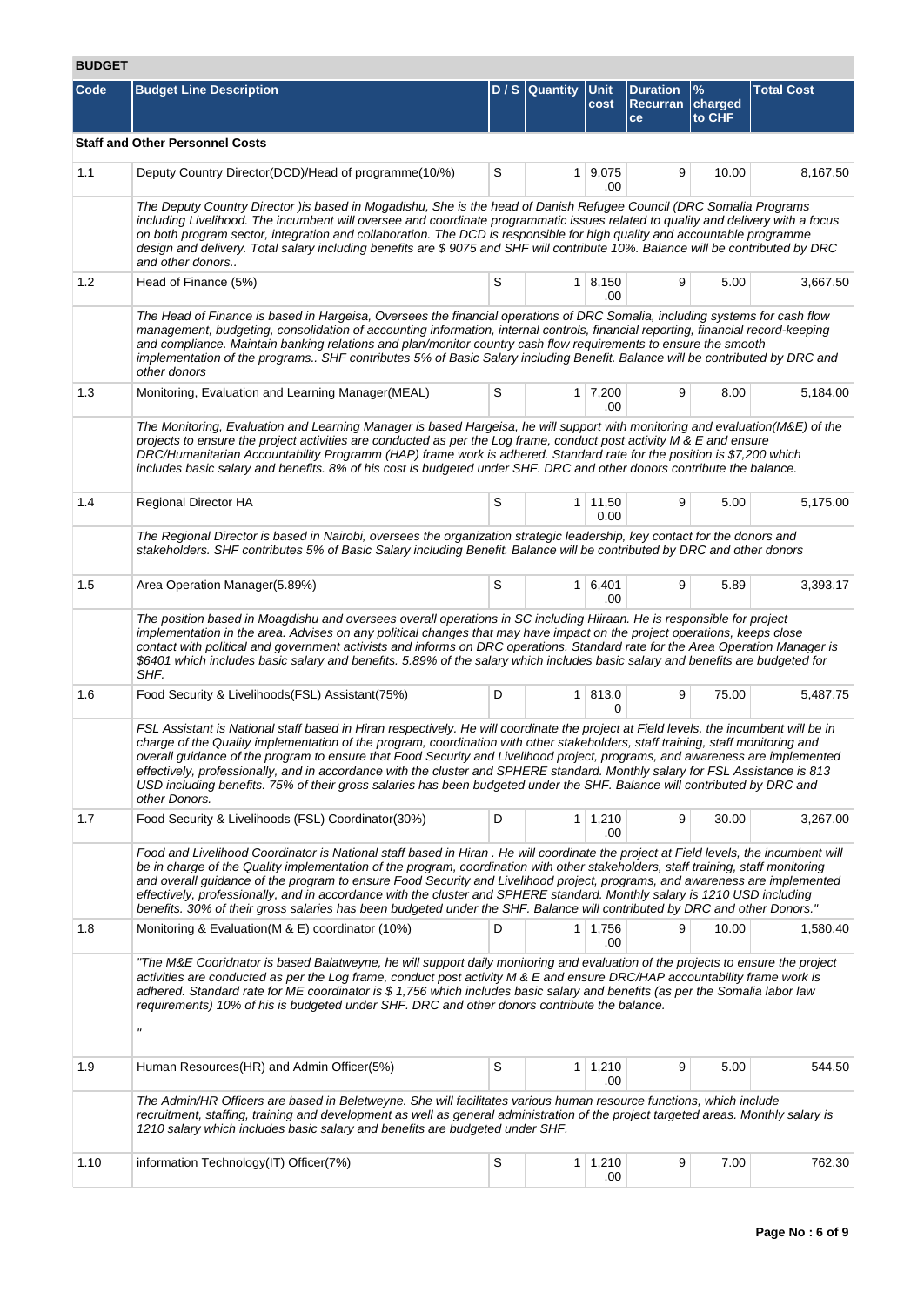|        | IT officer is based in Hiran and in charge DRC Programs Baletweyn /Bulo Burto will support the team on IT The Mpnthly Salary of<br>the IT is 1210 USD. 7% of his salary has budgeted under this grant                                                                                                                                                                                                                                                                                                                                                                                                                                                                                                   |   |                |                       |              |        |            |
|--------|---------------------------------------------------------------------------------------------------------------------------------------------------------------------------------------------------------------------------------------------------------------------------------------------------------------------------------------------------------------------------------------------------------------------------------------------------------------------------------------------------------------------------------------------------------------------------------------------------------------------------------------------------------------------------------------------------------|---|----------------|-----------------------|--------------|--------|------------|
| 1.11   | Dedicated Food Security & Livelihoods(FSL) Officer-based in<br><b>Bulo Burte</b>                                                                                                                                                                                                                                                                                                                                                                                                                                                                                                                                                                                                                        | D |                | 1   1,210<br>.00.     | 9            | 100.00 | 10,890.00  |
|        | The FSL officer is based in Bule Berte, He us responsible for day to day implementation of the project activities including<br>beneficiaries registration, community mobilization's, training of the community committees, daily monitoring of the Cash forwork,<br>and liaising with community leaders and local authorities on the project, Monthly salaries of the field Officer is 1210 USD. 100%<br>of their saleries will be charged to SHF.                                                                                                                                                                                                                                                      |   |                |                       |              |        |            |
| 1.12   | SCOPE Registration Clerks (2 persons*30 working<br>days@30USD)                                                                                                                                                                                                                                                                                                                                                                                                                                                                                                                                                                                                                                          | D |                | $2 \mid 30.00$        | 30           | 100.00 | 1,800.00   |
|        | Two skilled staff will employed temporarily for one month period. They will participate SCOPE beneficiary registration(Using WFP<br>Gadget) and profiling activities for CFW and cash relief (CR) beneficiaries, Beneficiary verification exercise and baseline data<br>collections as well.                                                                                                                                                                                                                                                                                                                                                                                                            |   |                |                       |              |        |            |
|        | <b>Section Total</b>                                                                                                                                                                                                                                                                                                                                                                                                                                                                                                                                                                                                                                                                                    |   |                |                       |              |        | 49,919.12  |
|        | <b>Supplies, Commodities, Materials</b>                                                                                                                                                                                                                                                                                                                                                                                                                                                                                                                                                                                                                                                                 |   |                |                       |              |        |            |
| 2.1    | cash for work (CFW ) activities incentive payment (500 HH*3<br>month@ 90USD)                                                                                                                                                                                                                                                                                                                                                                                                                                                                                                                                                                                                                            | D |                | 500 90.00             | 3            | 100.00 | 135,000.00 |
|        | 500 HHs of pastoral drought affected people will be supported in conditional cash transfer of Minimum expenditure Basket(MEB)<br>equivalent to 90 \$ per person/month for the coming 3 months                                                                                                                                                                                                                                                                                                                                                                                                                                                                                                           |   |                |                       |              |        |            |
| 2.2    | Cash relief incentive payments (200HH*3month@85USD)                                                                                                                                                                                                                                                                                                                                                                                                                                                                                                                                                                                                                                                     | D |                | 200 85.00             | 3            | 100.00 | 51,000.00  |
|        | 200 HHs of Unconditional cash transfer will be supported for the most vulnerable groups of the community including widows,<br>women head hh, families with disabilities or with severe prolonged illness and isolated families without external support. The<br>supporting period will be 3 month and the rate is 85% of Minimum Expenditure Basket(MEB)which corresponding 85 USD.100%<br>of the 85% of the MEB will be charged to SHF                                                                                                                                                                                                                                                                 |   |                |                       |              |        |            |
| 2.3    | Cash for Work(CFW)transfer fees (Hawala)                                                                                                                                                                                                                                                                                                                                                                                                                                                                                                                                                                                                                                                                | D |                | $1 \mid 2,700$<br>.00 | 1            | 100.00 | 2,700.00   |
|        | The cash will be transferred through mobile hawala system managed by hormuud cash transfer company. The transfer charge<br>will be 2% of USD 135000 being the cash for work delivered.                                                                                                                                                                                                                                                                                                                                                                                                                                                                                                                  |   |                |                       |              |        |            |
| 2.4    | Cash Relief transfer fees (Hawala)                                                                                                                                                                                                                                                                                                                                                                                                                                                                                                                                                                                                                                                                      | D |                | $1 \mid 1,020$<br>.00 | 1            | 100.00 | 1,020.00   |
|        | This cost is the transfer charge of Cash Relief(CR)Beneficiaries. 2% of the total CR beneficiaries payment.                                                                                                                                                                                                                                                                                                                                                                                                                                                                                                                                                                                             |   |                |                       |              |        |            |
| 2.5    | Billboard with visibility                                                                                                                                                                                                                                                                                                                                                                                                                                                                                                                                                                                                                                                                               | D |                | $1 \mid 1,470$<br>.00 | $\mathbf{1}$ | 100.00 | 1,470.00   |
|        | Visibility Information boards during program in implementation \$1470 USD has been allocated to ensure that appropriate visibility<br>of the donor and DRC is made during programming. The funds will also be used for Billboards, banners and fixition cost which<br>will indicate the donors and implementing partner during the program implementation. For detail breakdown please see the BOQ<br>attached.                                                                                                                                                                                                                                                                                         |   |                |                       |              |        |            |
| 2.6    | Community mobilisations & meeting with local authorities                                                                                                                                                                                                                                                                                                                                                                                                                                                                                                                                                                                                                                                | D |                | $1 \mid 1,600$<br>.00 | 1            | 100.00 | 1,600.00   |
|        | Before the project started local Authority(LAs) and community elders will be mobilised and held one general meeting with food<br>and refreshment explaining the project documents example number of Beneficiaries, selection criterias, project duration, role of<br>LA and village management committees etc                                                                                                                                                                                                                                                                                                                                                                                           |   |                |                       |              |        |            |
| 2.7    | Market price collection                                                                                                                                                                                                                                                                                                                                                                                                                                                                                                                                                                                                                                                                                 | D |                | $1 \mid 2,000$<br>.00 | 1            | 100.00 | 2,000.00   |
|        | This cost include Monthly Market assessment data collection cost, (Enumerators for data collection, Data encoders and vehicle<br>hire for Data collection).                                                                                                                                                                                                                                                                                                                                                                                                                                                                                                                                             |   |                |                       |              |        |            |
| 2.8    | Cash for Work tools                                                                                                                                                                                                                                                                                                                                                                                                                                                                                                                                                                                                                                                                                     | D | 1 <sup>1</sup> | 15,25<br>0.00         | 1            | 100.00 | 15,250.00  |
|        | 500 Laborer will be provided with tools. (Axe Wheelbarrow, big axe Shovel, forks hand gloves) to rehabilitated community assets<br>infrastructure in 5 target villages -BOQ attached                                                                                                                                                                                                                                                                                                                                                                                                                                                                                                                    |   |                |                       |              |        |            |
|        | <b>Section Total</b>                                                                                                                                                                                                                                                                                                                                                                                                                                                                                                                                                                                                                                                                                    |   |                |                       |              |        | 210,040.00 |
| Travel |                                                                                                                                                                                                                                                                                                                                                                                                                                                                                                                                                                                                                                                                                                         |   |                |                       |              |        |            |
| 5.1    | Accommodation & Travel related cost (Accomodation, visas,<br>airport, and flights)                                                                                                                                                                                                                                                                                                                                                                                                                                                                                                                                                                                                                      | S |                | $2 \mid 3,240$<br>.00 | 1            | 100.00 | 6,480.00   |
|        | This cost is travel related costs such as visa, Airport Taxes, and flights from to project targeted areas. The cost will be used by<br>Project involved staff only, particularly missions related to this project. Staff allocated this cost are include Monitoring and<br>Evaluation Manager, Area Operations Manager, Head of Finance, Livelihood coordinator and M&E Coordinator during field visits,<br>percentage of this money will be used for accommodations and flights for experts eg. Monitoring and Evaluation Manager, Area<br>Operations Manager, Head of Finance while supporting the field teams or participating project Kick off meetings/review meetings.<br>USD 6,480 is allocated. |   |                |                       |              |        |            |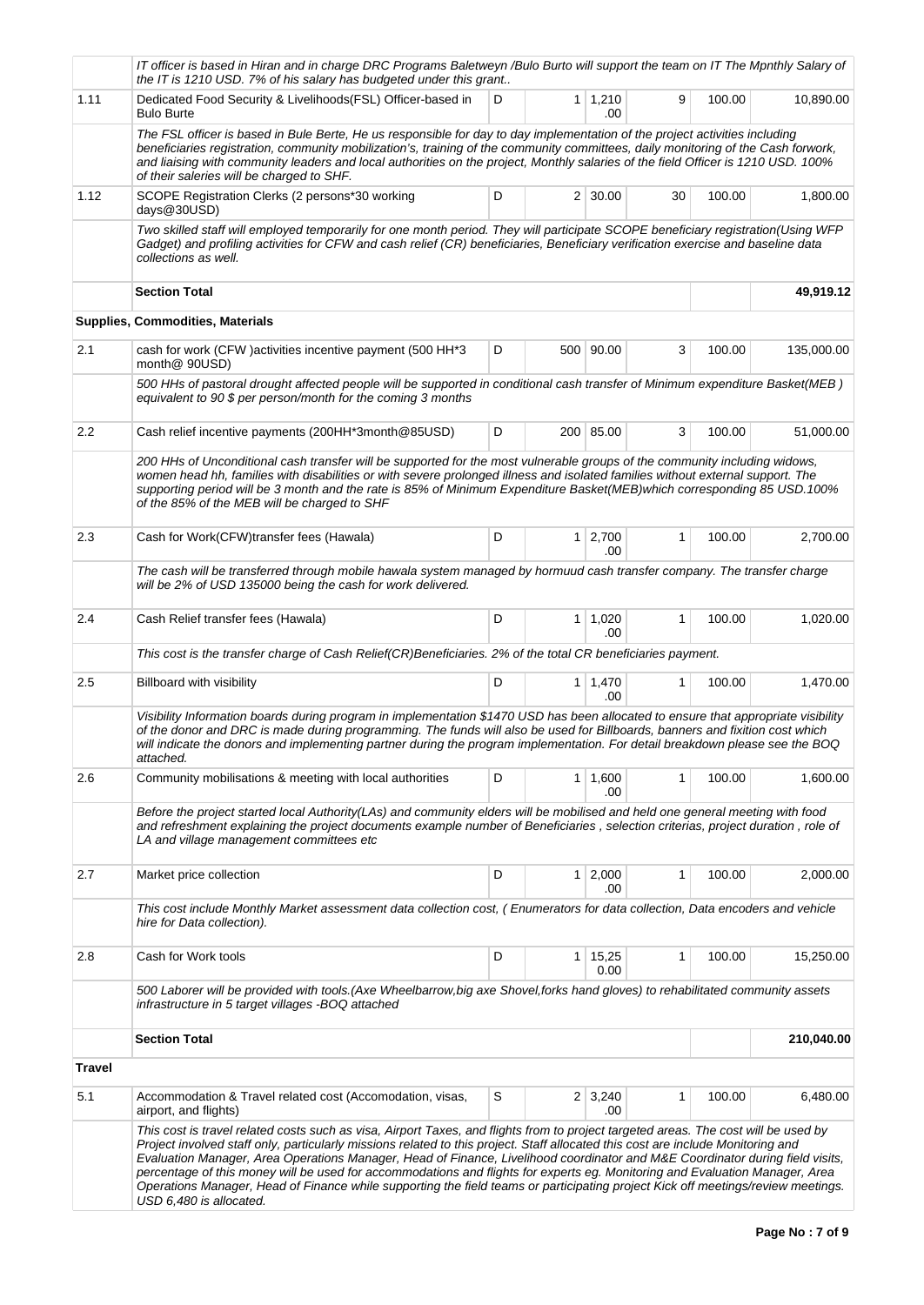| 5.2               | Vehicle rent dedicated for this action (2 vehicles*16<br>days@100USD                                                                                                                                                                                                                                                                                                          |                                |                                                               | D |        | 2 100.0<br>0                       | 16           | 100.00 | 3,200.00   |
|-------------------|-------------------------------------------------------------------------------------------------------------------------------------------------------------------------------------------------------------------------------------------------------------------------------------------------------------------------------------------------------------------------------|--------------------------------|---------------------------------------------------------------|---|--------|------------------------------------|--------------|--------|------------|
|                   | Two vehicles will be Used by the project staff for CFW and cash relief activities, coordination, Meeting local Authorities during<br>mobilization, targeting and registrations.                                                                                                                                                                                               |                                |                                                               |   |        |                                    |              |        |            |
|                   | <b>Section Total</b>                                                                                                                                                                                                                                                                                                                                                          |                                |                                                               |   |        |                                    |              |        | 9,680.00   |
|                   | <b>General Operating and Other Direct Costs</b>                                                                                                                                                                                                                                                                                                                               |                                |                                                               |   |        |                                    |              |        |            |
| 7.1               | Office Rent                                                                                                                                                                                                                                                                                                                                                                   |                                |                                                               | S |        | $1 \overline{\smash)3,980}$<br>.00 | 9            | 10.00  | 3,582.00   |
|                   | This cost covers 10% of Beletweyne rent cost. The Monthly rent cost for Beletweyne is \$3,980. SHF will only pay 10% for Nine<br>months which is equivalent to 3582 USD.                                                                                                                                                                                                      |                                |                                                               |   |        |                                    |              |        |            |
| 7.2               | Utilities                                                                                                                                                                                                                                                                                                                                                                     |                                |                                                               | S |        | $1 \mid 1,200$<br>.00              | 9            | 10.00  | 1,080.00   |
|                   | Water & Electricity are covered under this BL. 10% of the total cost amounting to \$1,080 is budgeted under SHF and balance<br>supported by DRC and other donors.                                                                                                                                                                                                             |                                |                                                               |   |        |                                    |              |        |            |
| 7.3               | Communication Cost (including scratch cards)                                                                                                                                                                                                                                                                                                                                  |                                |                                                               | S |        | $1 \quad 2,150$<br>.00             | 9            | 5.00   | 967.50     |
|                   | This will be contribution of internet, scratch cards and postpaid call charges, as per DRC communication policy to the staff<br>involved in the project implementation. The total cost per month is \$2150.5% of 9 Months Communication cost is charged to<br>SHF Which is \$967.50 Remaining Balance will be covered by DRC and Other Donors.                                |                                |                                                               |   |        |                                    |              |        |            |
| 7.4               | <b>Stationery &amp; Office Supplies</b>                                                                                                                                                                                                                                                                                                                                       |                                |                                                               | S |        | $1 \mid 1,025$<br>.00              | $\mathbf{1}$ | 90.00  | 922.50     |
|                   | This cost covers office stationary for office usage including SCOPE registration of Beneficiary, The average cost per month is<br>calculated at \$1,025 per month & only three items are budgeted under SHF (rest under different donor project). SHF will cover<br>approximately 90% of these 3 items amounting to \$922.5. Balance will be covered by DRC and other donors. |                                |                                                               |   |        |                                    |              |        |            |
| 7.5               | Bank charges                                                                                                                                                                                                                                                                                                                                                                  |                                |                                                               | D |        | $1 \mid 4,205$<br>.61              | 1            | 100.00 | 4,205.61   |
|                   | The bank cost includes of charges of money transfers From headquarters in Denmark to the field locations. The total transfer<br>charges rate is $$4,205.61$ and will be charged to SHF its 1.5% of the total transferred.                                                                                                                                                     |                                |                                                               |   |        |                                    |              |        |            |
|                   | <b>Section Total</b>                                                                                                                                                                                                                                                                                                                                                          |                                |                                                               |   |        |                                    |              |        | 10,757.61  |
| <b>SubTotal</b>   |                                                                                                                                                                                                                                                                                                                                                                               |                                |                                                               |   | 728.00 |                                    |              |        | 280,396.73 |
| Direct            |                                                                                                                                                                                                                                                                                                                                                                               |                                |                                                               |   |        |                                    |              |        | 240,470.76 |
| Support           |                                                                                                                                                                                                                                                                                                                                                                               |                                |                                                               |   |        |                                    |              |        | 39,925.97  |
| <b>PSC Cost</b>   |                                                                                                                                                                                                                                                                                                                                                                               |                                |                                                               |   |        |                                    |              |        |            |
|                   | <b>PSC Cost Percent</b>                                                                                                                                                                                                                                                                                                                                                       |                                |                                                               |   |        |                                    |              |        | 7.00       |
| <b>PSC Amount</b> |                                                                                                                                                                                                                                                                                                                                                                               |                                |                                                               |   |        |                                    |              |        | 19,627.77  |
| <b>Total Cost</b> |                                                                                                                                                                                                                                                                                                                                                                               |                                |                                                               |   |        |                                    |              |        | 300,024.50 |
|                   | <b>Project Locations</b>                                                                                                                                                                                                                                                                                                                                                      |                                |                                                               |   |        |                                    |              |        |            |
| <b>Location</b>   |                                                                                                                                                                                                                                                                                                                                                                               | <b>Estimated</b><br>percentage | <b>Estimated number of beneficiaries</b><br>for each location |   |        | <b>Activity Name</b>               |              |        |            |

| Location                           | <b>Estimated</b><br>percentage<br>of budget<br>for each<br><b>location</b> | <b>Estimated number of beneficiaries</b><br>for each location |                      |  |           |              | <b>Activity Name</b>                                                                                                                                                                                                                                                                                                                                                                                                                                                                                                                                                                                                                                                                                          |  |  |
|------------------------------------|----------------------------------------------------------------------------|---------------------------------------------------------------|----------------------|--|-----------|--------------|---------------------------------------------------------------------------------------------------------------------------------------------------------------------------------------------------------------------------------------------------------------------------------------------------------------------------------------------------------------------------------------------------------------------------------------------------------------------------------------------------------------------------------------------------------------------------------------------------------------------------------------------------------------------------------------------------------------|--|--|
|                                    |                                                                            | <b>Men</b>                                                    | Women   Boys   Girls |  |           | <b>Total</b> |                                                                                                                                                                                                                                                                                                                                                                                                                                                                                                                                                                                                                                                                                                               |  |  |
| Hiraan -> Bulo Burto -> Bulo Burto | 100                                                                        | 850                                                           | 1,200                |  | 950 1,200 | 4,200        | Activity 1.1.1 : Provision of cash-for-work<br>activities to 500 HH from IDP and host<br>communities in Bulo Burto in 5 locations for<br>period of 3 months to generate sufficient income<br>for households while rehabilitating communal<br>assets which include (desilting of dams, fencing<br>of schools and water sources). This activities will<br>be undertaken during the lean season (Jilal &<br>Hagaa) DRC will target 50% female and 50%<br>male participants.<br>Activity 2.1.1 : Provision of unconditional cash to<br>200 extremely vulnerable HH who are not<br>supported through cash for work component of<br>this project. Priority given to female-headed<br>households and similar groups. |  |  |